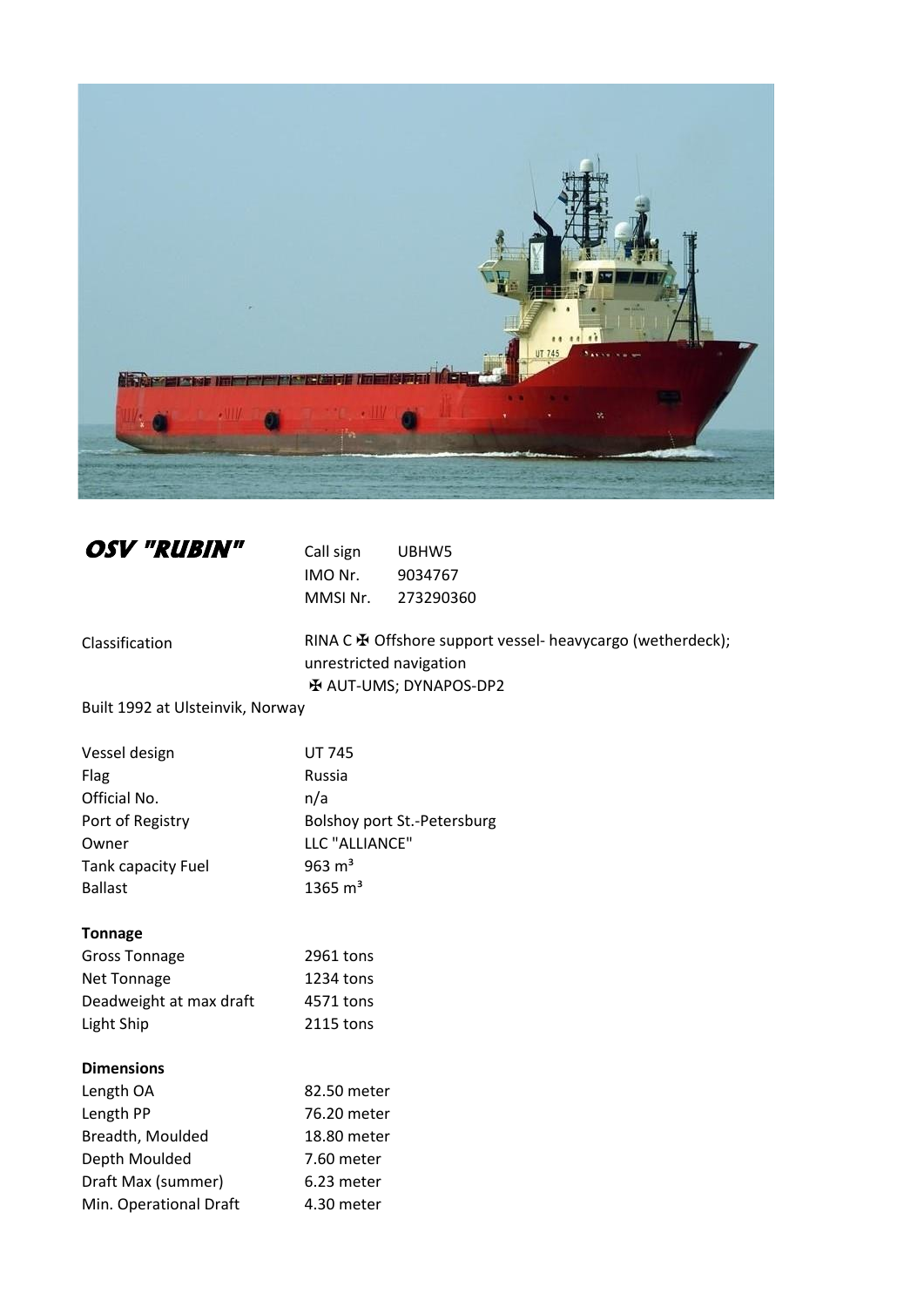### Freeboard at max Draft 1.37 meter

#### **Propulsion / Positioning**

Main Engines 2 x Bergen Diesel, total output 5300 kW Main Propellers 2 x Ulstein 850/4 Shaft Generators 2 x Siemens (capacity 2 x 1750 kW) Auxiliary Generators 2 x Cummins (capacity 2 x 300 kW) Bow Thruster 1 x 1200 BHP (883kW), CP Tunnel 1 x 1200 BHP (883kW), CP Retract Azimuth

Stern Thrusters 2 x 800 BHP (590kW), CP Tunnel Shaft Generators 2 x 1800 kW, Siemens IFJ5 Generators 2 x 300 kW, Siemens IFJ6 Emerg. Generator 1 x 68 kW, Siemens IFC6

#### **Consumption**

| Max. speed /consumption | abt. 15.6 kts at 25 ts/24hrs |
|-------------------------|------------------------------|
| Eco. speed /consumption | abt. 12.0 kts at 9 ts/24hrs  |
| Consumption in port     | abt. 1.2 ts/24hrs            |
| DP (position keeping)   | abt. 5.5 ts/24hrs            |

# **Cargo Capacities**

| Deck space           | 907 $m2$                                                |
|----------------------|---------------------------------------------------------|
| Cargo deck capacity  | 2900 metric tons (max)                                  |
| Deck length          | 58.50 m                                                 |
| Deck breadth         | 15.50 m                                                 |
| Cargo rail high      | 3.90 <sub>m</sub>                                       |
| Deck strength        | Aft: 10 tons/m2, Fore: 5 tonss/m2                       |
| Stern roller         | 9.00 <sub>m</sub>                                       |
| Gas Oil              | 963 $m3$                                                |
| Fresh Water          | $757 \text{ m}^3$                                       |
| <b>Ballast Water</b> | 1365 m <sup>3</sup> (management plan approved by class) |
| Liquid Mud           | $662 \text{ m}^3$                                       |
| Dry Bulk             | $400 \text{ m}^3$                                       |
| Methanol             | $171 \text{ m}^3$                                       |
| Brine SG 2.5         | 216 m3                                                  |
| Base oil             | 303 m3                                                  |
| Methanol             | 171 m3                                                  |

# **Cargo Discharge Capacities**

| Fuel Oil              | 1 x 250 m <sup>3</sup> /hour at 9 bar with Flowmeter (range 460-6400 l/min) |
|-----------------------|-----------------------------------------------------------------------------|
| Ballast / Drill Water | $1 \times 250$ m <sup>3</sup> /hour at 9 bar                                |
| Fresh Water           | $1 \times 250$ m <sup>3</sup> /hour at 9 bar                                |

# **Deck Equipment**

| <b>Starboard Crane</b> | 1 x EHSC, SWL 1400kg @ 17m |
|------------------------|----------------------------|
| Tugger                 | 2 x Ulstein 9.5 ton        |
| Capstan                | 2 x Ulstein 10 ton         |

### **Mooring Equipment**

| Windlass | 2 x Ulstein S6-48K3 25 t |
|----------|--------------------------|
|          |                          |